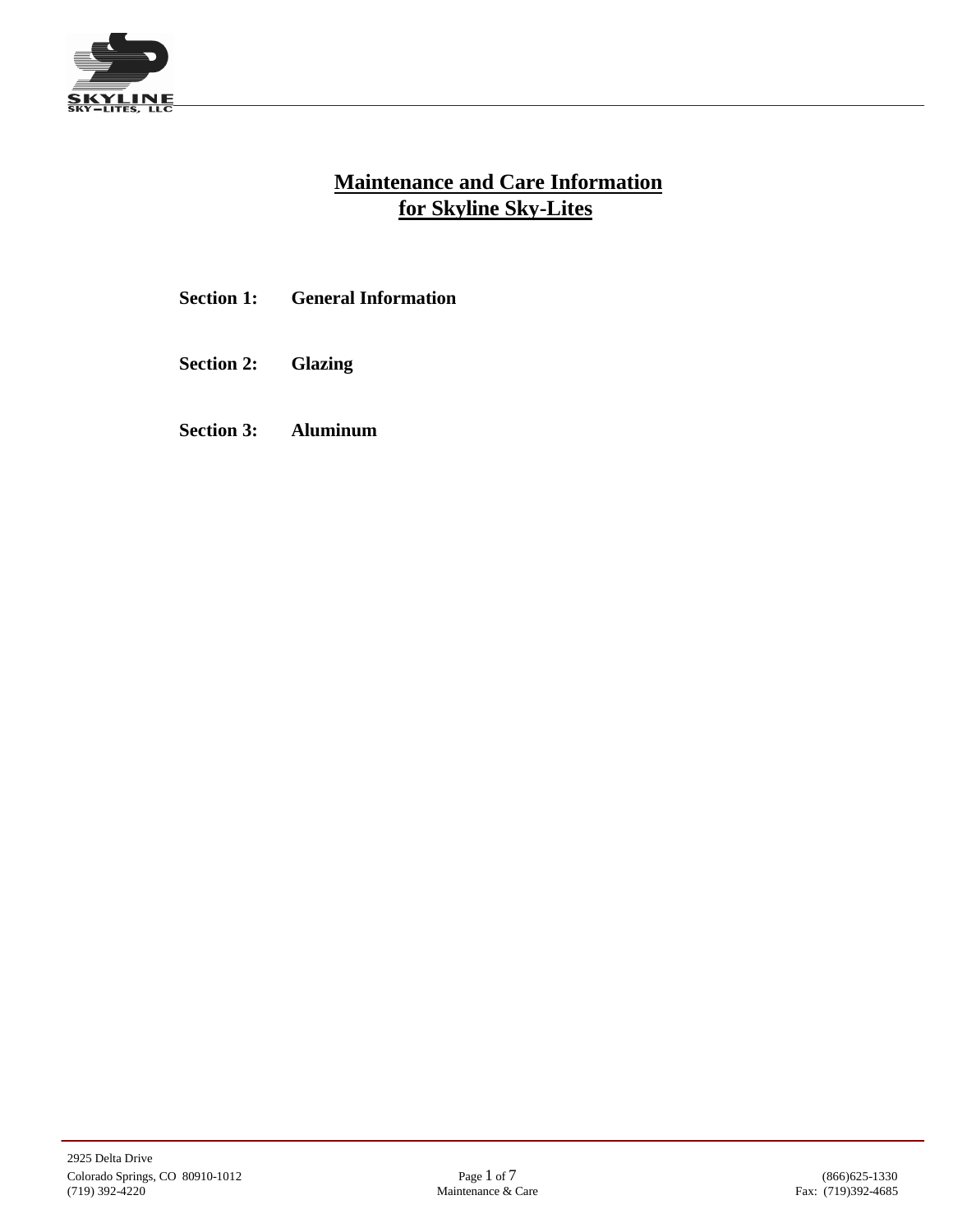

## **Section 1: General Information**

### **1a. General:**

Your new Skyline skylight is engineered to be virtually trouble free. A good routine of maintenance will help maintain the aesthetic quality and functional integrity found in every Skyline unit. Along with occasional cleaning, it is a good idea to regularly check all sealant, gasketing, and flashing for possible failure, or erosion that may introduce water infiltration. When replacing sealant or gasketing, use only one of the commercially available silicone exterior sealants. Use only genuine Skyline gasketing available through your nearest representative. Maintenance checks should include inspecting and if necessary, clearing all weep holes. If your unit includes gutter systems, they should be kept free of all debris. It is a good idea to periodically check all glazing for scratches or abrasions. If at any time a fracture is discovered in a glazing lite, the lite should be replaced immediately.

### **1b. Cautions:**

These procedures are suggestions only, due to the fact that actual procedure and use is beyond our control. These suggestions should not be interpreted as having any guarantee of results. Skyline Sky-Lites reserves the right to alter any of this information without prior notice, and will take no responsibility for unsatisfactory results produced from improper use of applicable products.

### **1c. Storage:**

**1c.1: Glass:** Glass, like all glazing, should remain in its packing crate until ready to install. The crates should be covered with a good quality plastic or tarpaulin to protect them. The crates should be raised to allow free air movements. Store glass in a vertical position.

Avoid exposing glass to extreme temperatures and harsh industrial solvents.

### **1c.2: Acrylic and Polycarbonate:**

Due to the nature of the materials to "expand" and "contract", special care should be used to avoid extreme temperatures.

Avoid exposing acrylic and polycarbonate to extreme heat. Acrylic and polycarbonate will begin to soften at 260 degrees to 275 degrees. Avoid stacking domes in direct sunlight as this will produce a magnification effect where the top domes act as "focusing dishes" to concentrate heat to the lower domes resulting in deformations. Use material as soon as possible. Do not expose masked acrylic to high temperatures, or it will become very difficult to remove the masking.

#### **1c.3: Aluminum:**

All aluminum should be placed on edge and separated to allow free air movement. Ideally, all aluminum should be installed within a few days. If longer storage periods are foreseen, a protective plastic or tarpaulin should be used. The protective cover should not touch the aluminum, there must be a sufficient air space above the surface of the aluminum to encourage free air movement. If used, make certain the tarpaulin is free of fungicides containing heavy metals or chlorides. Finally, all aluminum that comes packaged in ordinary paper or cardboard should be stored in a stable temperature zone, or be removed from the packaging. Always remove all wet paper or cardboard and recover if aluminum is to be stored longer.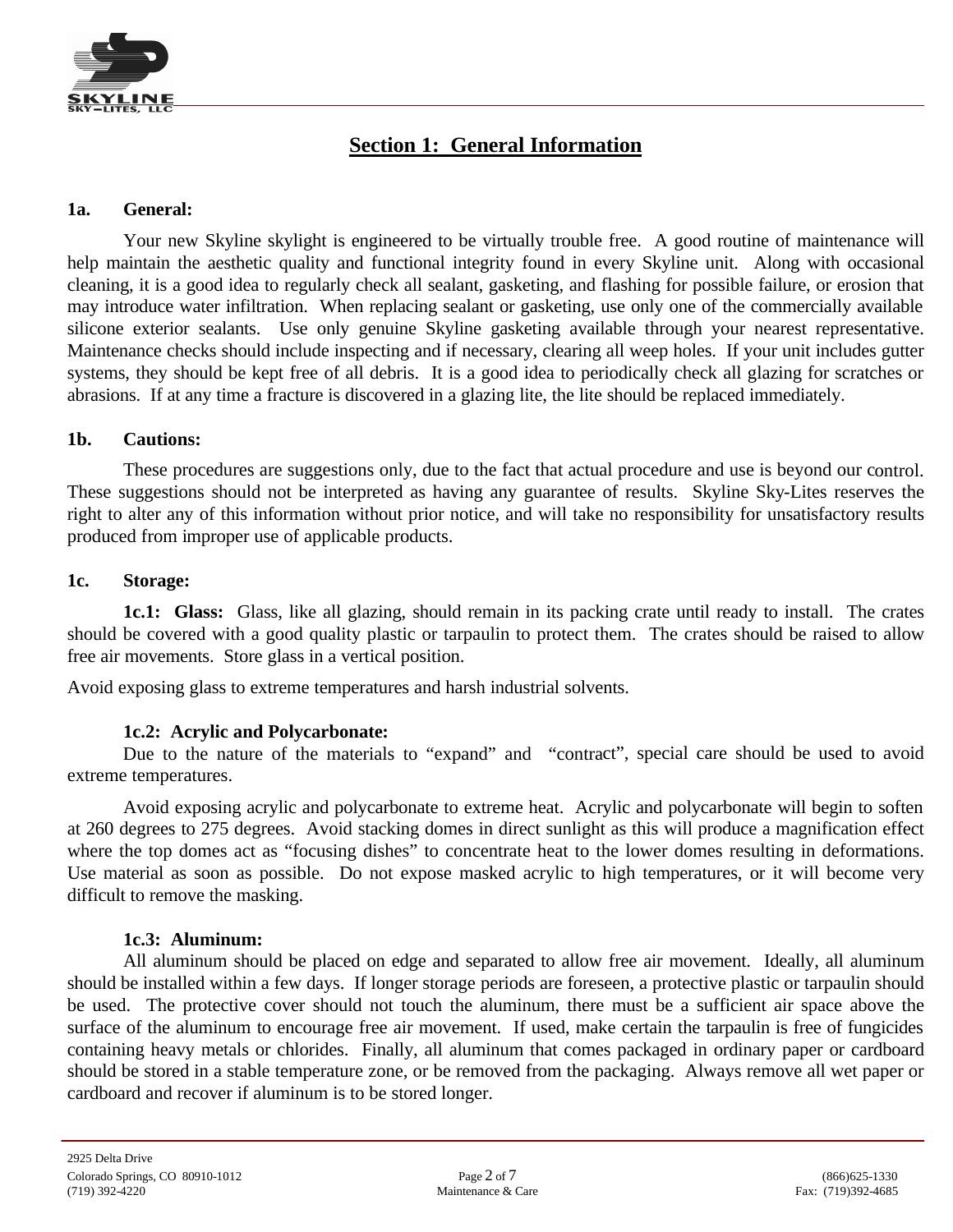

## **Section 2: Glazing**

### **2a: Cleaning:**

**2a.1: Glass:** Cleaning solution should be limited to soap or ammonia and warm water. Care should be used when washing with industrial solvents containing elements such as carbon tetrachloride since they would mar or dull the surface. Glass that has an applied solar control film may be washed with any common window washing solution 30 days after installation. Avoid abrasive agents and bristle brushes. Sponges, soft cloths, and chamois are recommended.

**2a.2: Acrylic**: Use a thoroughly diluted mild soap or detergent and water. Diluted household ammonia and water may be substituted. Apply to large areas with a bristle mop like that used in window washing applications. Apply to smaller areas with a soft cloth or chamois.

**Caution:** Abrasives will scratch the surface of acrylic! Never use instruments such as a putty knife or razor blade to remove spots from glazing. Never use solvents such as glass cleaning fluid, gasoline, acetone, carbon tetrachloride, or alcohol since they attack the acrylic surface. Do not clean acrylic or polycarbonate in direct sunlight. Aliphatic naphtha (no aromatic content) or kerosene may be used to remove grease and oil from acrylic products. Soil may be removed from glass by any conventional method. Paint can often be removed from acrylic by applying a paste consisting of wallpaper paste and 10-20 % solution of caustic soda or trisodium phosphate and water, followed by a thorough rinsing with warm water.

**Caution:** Caustic soda and trisodium phosphate attack the skin very quickly. Extreme care should be exercised when working with these materials.

#### **2b: Minor Repairs:**

**2b.1: Waxing:** If, after removing dirt and grease, a small amount of scratching is visible, the acrylic or polycarbonate can be waxed with a good grade of automobile paste wax. The wax should be applied in a thin even coat, just enough to fill the scratches, and brought to a high polish by rubbing gently with a dry, clear cloth such as cotton flannel or cheese cloth.

**Note:** Avoid excessive rubbing, this action could produce scratches and will also build up an electrostatic charge that will attract dust particles. Blotting with a clear damp chamois or cloth will remove this charge along with the dust.

**2b.2: Scratch Removal:** Deeper scratches on acrylic or polycarbonate may be removed by sanding. Sand lightly with a 400 grit wet dry sandpaper using a straight to and fro motion parallel with the scratch or with a circular motion. Continue until the material around the scratch is essentially removed. After the scratch has been removed the sanded area should be buffed with a clear muslin wheel dressed with a good grade of fine grit buffing compound. A 1/4" electric drill fitted with a 4" buffing wheel has sufficient R.P.M.'s to achieve the desired buffing results.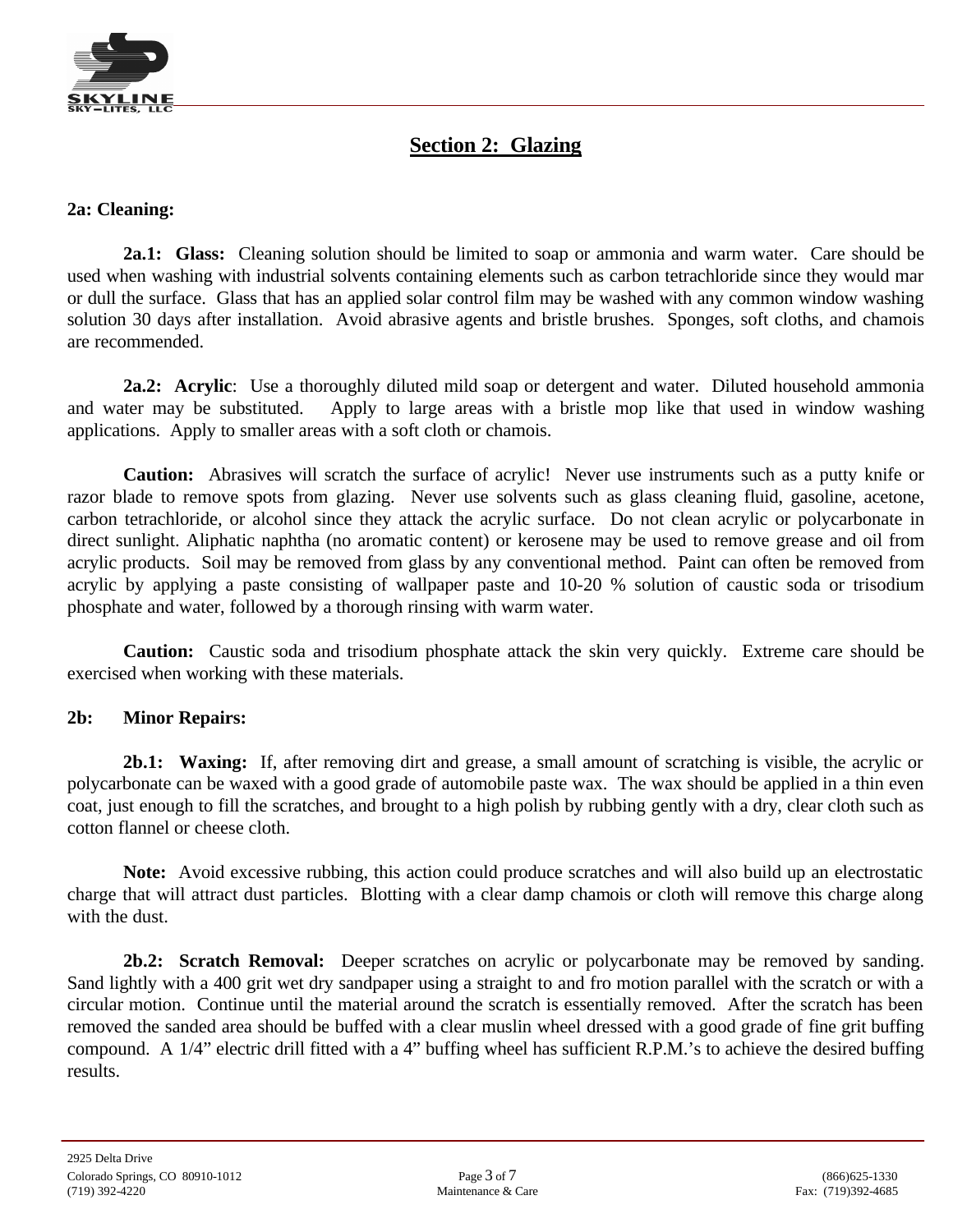

**2b.3: Sanitizing:** Acrylic and polycarbonate material may be safely and thoroughly sanitized by means of any one of a number of commercially available compounds.

**Note:** The usual steam sanitizing at 15 p.s.i. can result in deformation of the glazing. Alcohol solutions containing more that 10% alcohol or cresylic acid germicides may attack and harm the glazing. Strong alkali solutions; e. g.: lye, sodium, and ammonia hydroxide, etc., are extremely effective germicides and are safe when used with recommended precautions against bodily injury.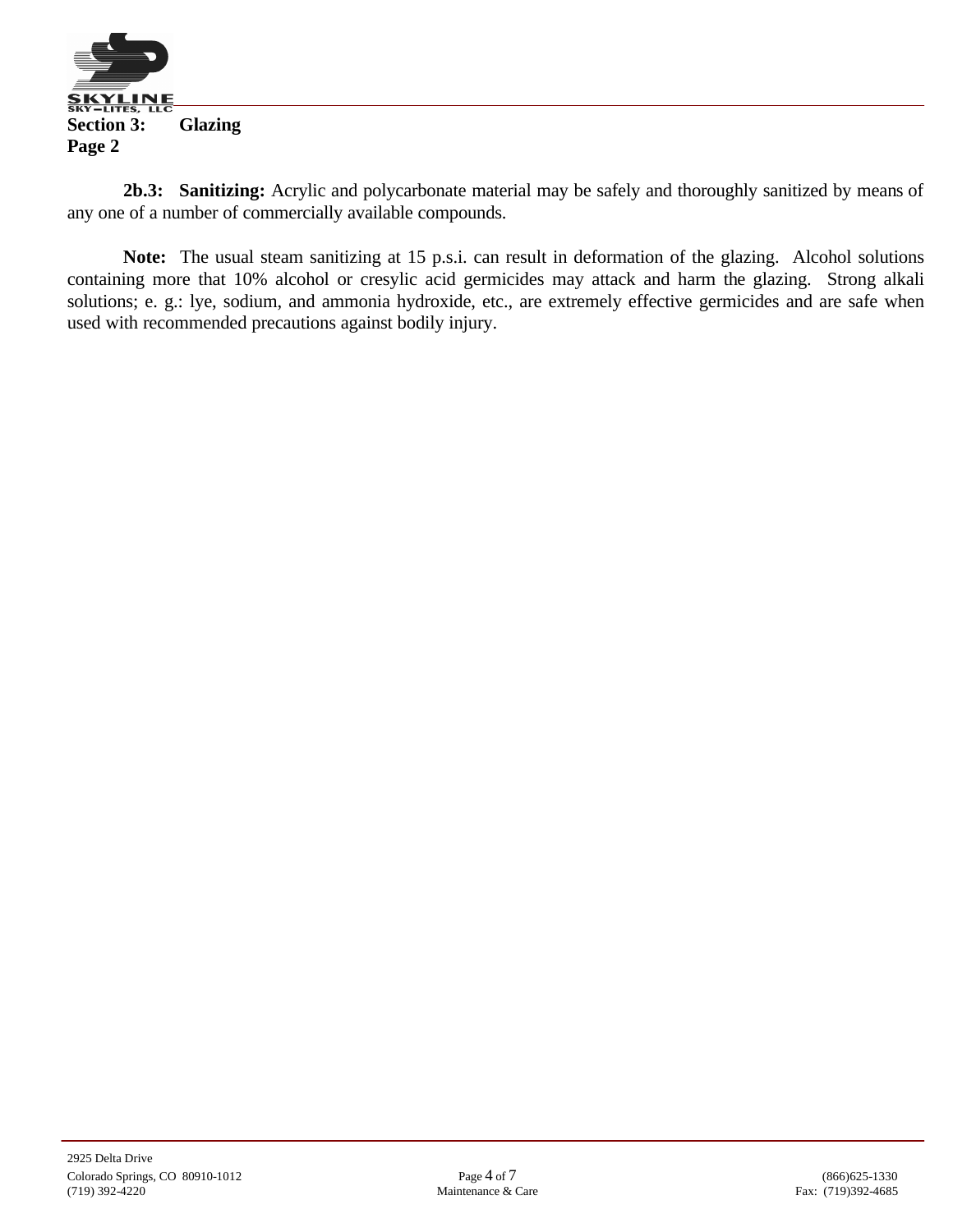

## **Section 3: Aluminum**

### **3a: Cleaning:**

Mild hand soap and warm water may be safely applied to any of the aluminum finishes. Avoid indiscriminate use of steel wool, strong acids, and abrasive cleaners. When used properly, industrial cleaner may be used safely and are highly effective. Test the cleaning solution to be used on an unobtrusive section of the finish. Use the same concentration and technique that will be used for the entire job. Let the cleaner remain in place for the same time. Allow it to dry and inspect for stains. Test lacquered and painted finishes for softening and possible dissolution. Avoid exposing glazing materials to solvents, brushes, steam, and abrasives when using any aluminum cleaning procedures. Avoid using cleaners in extreme heat or cold. For best results, outdoor cleaning should be done on mild cloudy days or in the shade. Water-based cleaner should be thoroughly rinsed with water, after which the part or area is permitted to dry or is wiped dry. Cleaners containing wax, oil or silicones are removed with a dry cloth. Be sure to remove all traces of cleaner from cracks and corners.

### **3a.1: Mild Soaps, Detergents and Non-Etching Cleaners:**

Mild soaps, detergents and non-etching cleaners that can be applied with bare hands may be used for cleaning aluminum finishes. Detergents too strong for the hands, such as some automatic dishwasher detergents, should be spot tested first. Some of these can bleach paint and discolor nonfinished and anodized aluminum. Nonetching cleaners are alkaline or acid-based formulations mixed with inhibitors, which permit the cleaner to remove soil without attacking the metal or its finish. Some mixtures may irritate the skin on contact. Rubber gloves or a long-handled fiber brush should be used. After cleaning, the aluminum should be thoroughly washed with clear water and dried.

**3a.2: Solvent and Emulsion Cleaners:** Solvent and emulsion cleaners are more effective on stains and soils than cleaners in the first group. Solvents and emulsion cleaners may be used without difficulty on bare, anodized, conversion coated and porcelainized aluminum. When used on painted (and lacquered) finishes, solvent and emulsion cleaners should be spot tested first. The wrong solvent or solvent containing emulsion can remove many of the paints and clear organic coatings (lacquers) used with aluminum. Both mild cleaners and the solvent emulsion cleaner will remove dirt and some stains. They will not, however, restore the appearance of aluminum that has weathered nor remove heavy grime encrustation. For these conditions a more aggressive cleaner is required.

**3a. 3: Abrasive Cleaners:** Abrasive cleaners will restore weathered aluminum and remove most stains and grime. These cleaners are manufactured and sold under various generic descriptions including polish, cleaner, cleaner-polish, wax-cleaner, wax polish, metal brightener, scouring powder and the like. Their effectiveness on various soiled and darkened aluminum depends on their formulation and vigor of application. Abrasive cleaners contain abrasives to which water, oil, wax, silicones, soap and an acid or alkali may be added, either in singles or in combinations. The abrasives remove the dirt and surface oxidations; the soaps, acids and/or alkalies clean. Traces of the wax, oil, or silicones remain behind after the compound has been applied and removed. They provide luster and a moderate amount of protection. Abrasive cleaners containing fine grit or polishing agents may be used with care on all aluminum finishes. Care is necessary because even the finest polishing agent is an abrasive and prolonged rubbing may dull a bright specular finish in time.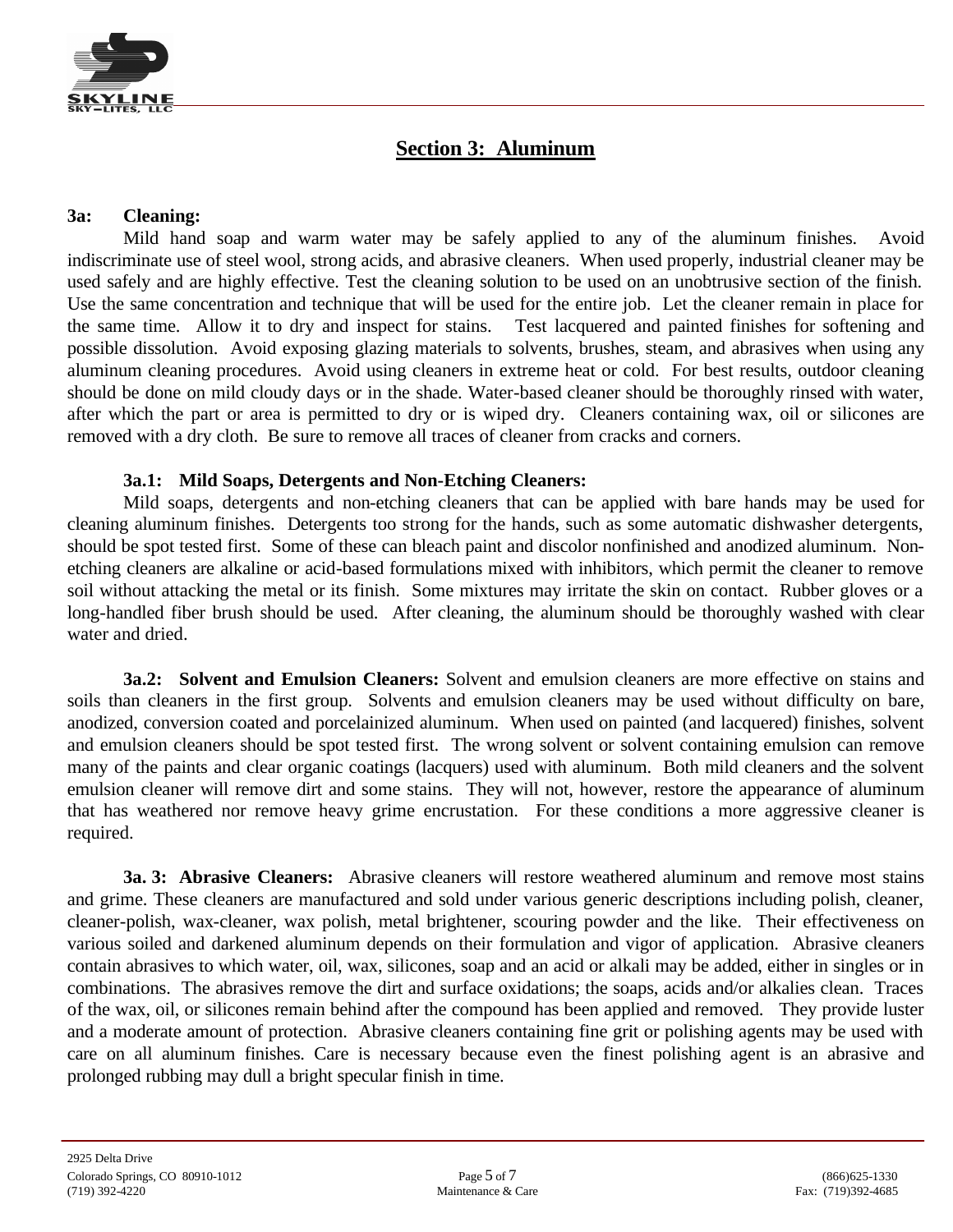

#### **3a.3: continued:**

For the ultimate in specular finishes, the metal must be buffed. Household cleaners often contain coarse abrasives. They should never be used on any surface other than porcelain without caution. Cleaners containing moderately coarse grit may be used freely on porcelain finishes only. All other finishes require considerable caution. Moderate abrasives can dull a bright finish in a relatively short time. Cleaners in this group are often used to remove heavy soils and oxides prior to final cleaning and polishing with a fine grit cleaner. When this is done, the abrasive cleaner must be thoroughly removed before the fine polish is applied, otherwise a few grit particles that remain on the surface will produce noticeable scratches.

Applied to bare aluminum, moderate abrasives produce a finely scratched, light gray surface. The scratches are easily blended into a matte or satin finish by working the abrasive with the grain of the metal. Steel wool acts as an abrasive when rubbed against a finish. When applied to aluminum, all the steel particles left behind must be removed, or the steel will rust and leave stains. Stainless steel wool is therefore preferable. Abrasive cleaner polishes are applied to a clean cloth and rubbed over the soiled area. This is followed by polishing with a clean, dry cloth. Cleaner-polishes leave a thin wax or wax-like coating for added protection. However, this film will inhibit the adhesion of any subsequently applied paint or lacquer. If the aluminum is to receive an organic coating, do not use a cleaner-polish unless solvent cleaning is possible before application of the coating. If the cleaner-polish contains silicones, even solvent cleaning may not assure good adhesion. Large areas may be cleaned with the help of power-driven polishes and buffers.

Caution must be exercised to assure that the high-speed wheel of the buffer doesn't cut into the finish and that pressure is kept moderate to avoid overheating the finish.

Wheel pads should be changed frequently to make certain abrasive particles do not build up and create and undesirable sanding effect. Coarse abrasive cleaner are sometimes used to prepare anodized surfaces for painting. Pressure should be light to avoid deep scratches, which may be visible through the paint. Coarse abrasive cleaners and moderate abrasive cleaners are sometimes combined with active chemical compounds. This combination will produce a fast-acting cleaner that must be used with care.

Bare or mill aluminum is sensitive to chemical – based cleaners, which may etch the finish if permitted to remain too long. Anodized aluminum may develop white blemishes if chemical cleaners remain in place too long.